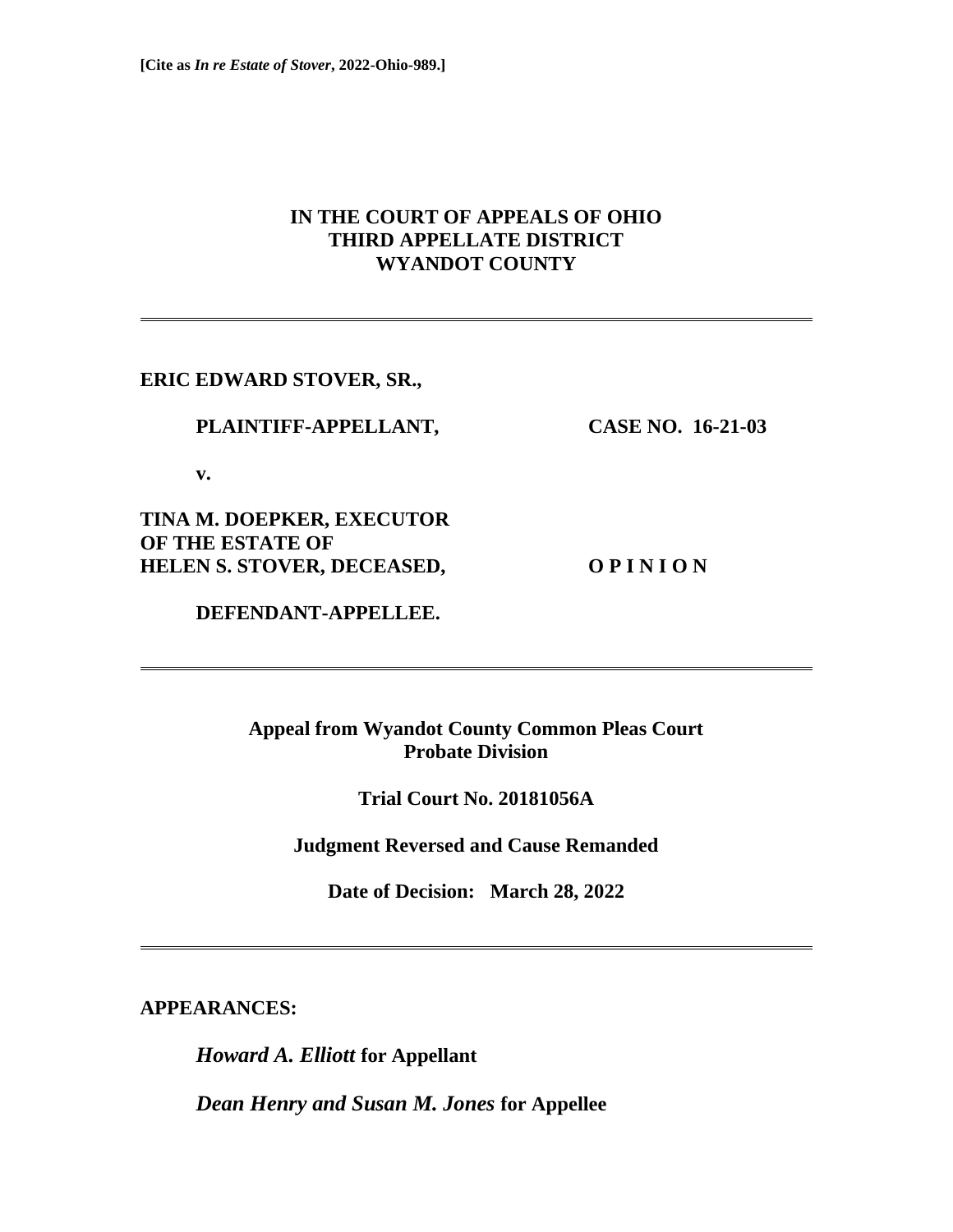## **SHAW, J.**

**{¶1}** Plaintiff-Appellant, Eric Edward Stover, Sr. ("Eric"), appeals a judgment of the Wyandot County Court of Common Pleas, Probate Division, dismissing his complaint against Defendant-Appellee, Tina M. Doepker, as Executor of the Estate of Helen S. Stover, deceased ("Executor"). For the reasons stated in this opinion, we reverse the dismissal of Eric's complaint for enforcement of the terms of a Last Will and Testament as it relates to a Contract to Purchase land.

#### *Background*

**{¶2}** On June 18, 2018, following the death of Helen S. Stover, the decedent ("Helen"), her Last Will and Testament ("Will") was admitted to probate and Tina M. Doepker, a daughter of Helen and sister to Eric, was appointed the Executor of Helen's Estate. Thereafter, on June 25, 2018, Attorney Jeffrey Whitman, on behalf of Eric, sent a letter to counsel for the Estate, Attorney Susan Jones, advising her that Eric desired to purchase the 56.5 acres of land pursuant to the Contract to Purchase between Eric and the decedent Helen, which was referenced in the SECOND and THIRD items of the Will, and that Eric would tender a check for the full balance of the purchase price of \$74,000.00 as per the terms set forth in the SECOND item of the Will. (Plaintiff's Exhibit 4). Attorney Jones replied to Attorney Whitman on June 29, 2018, that the Contract to Purchase was not valid or enforceable. (Plaintiff's Exhibit 5).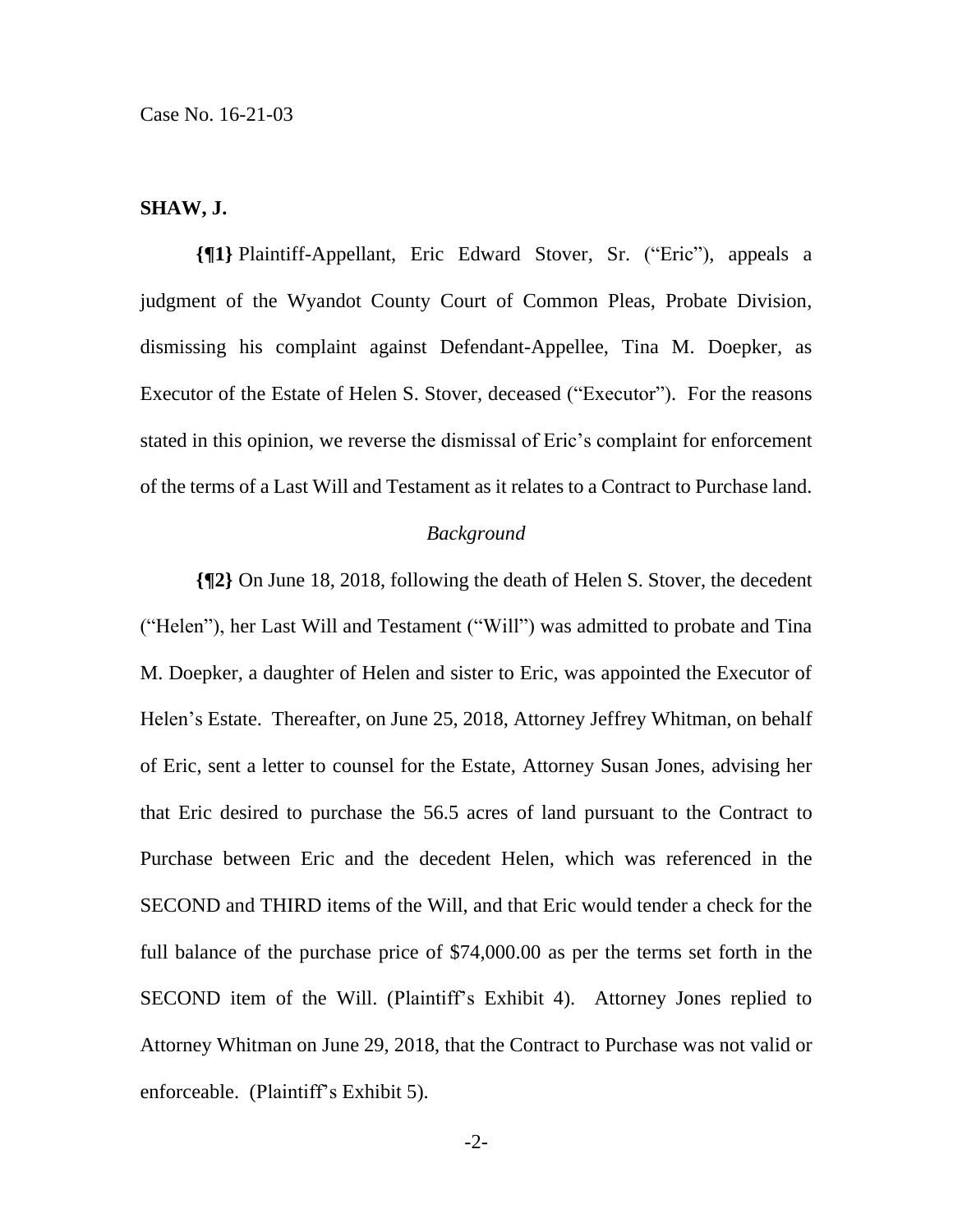**{¶3}** Thereafter, on March 12, 2019, Eric filed a complaint against the Executor seeking to have the Contract to Purchase specifically performed according to the terms of the Will and the Executor ordered to comply with the terms of the Will as it relates to the completion of this contract.<sup>1</sup> Claim I of the Complaint alleged that Eric desired to complete the Contract to Purchase by tendering a check for the full balance of the purchase price as per the terms of Helen's Will and that the Executor had wrongfully refused to complete the sale of the real estate to Eric as required by the Will. (Complaint at 4, Doc. No. 1). In her answer, the Executor requested the complaint be dismissed, and she also asserted several defenses, including the doctrine of laches.

**{¶4}** The present action eventually proceeded to a trial hearing before a Magistrate. Following the hearing on April 13, 2021, the magistrate recommended that Eric's complaint be dismissed. Eric filed preliminary objections to the magistrate's decision, which were later supplemented once the transcript from the hearing was filed. The Executor then filed a response. After addressing Eric's objections, the trial court adopted the magistrate's decision and dismissed his complaint. In particular, the trial court concluded that "the Magistrate did not err in determining that the Will's language did not create any enforceable rights

<sup>&</sup>lt;sup>1</sup> Eric's complaint was voluntarily dismissed against three named siblings as heirs and subsequently dismissed against the Executor, individually. Thus, the Executor is the only party defendant to this appeal.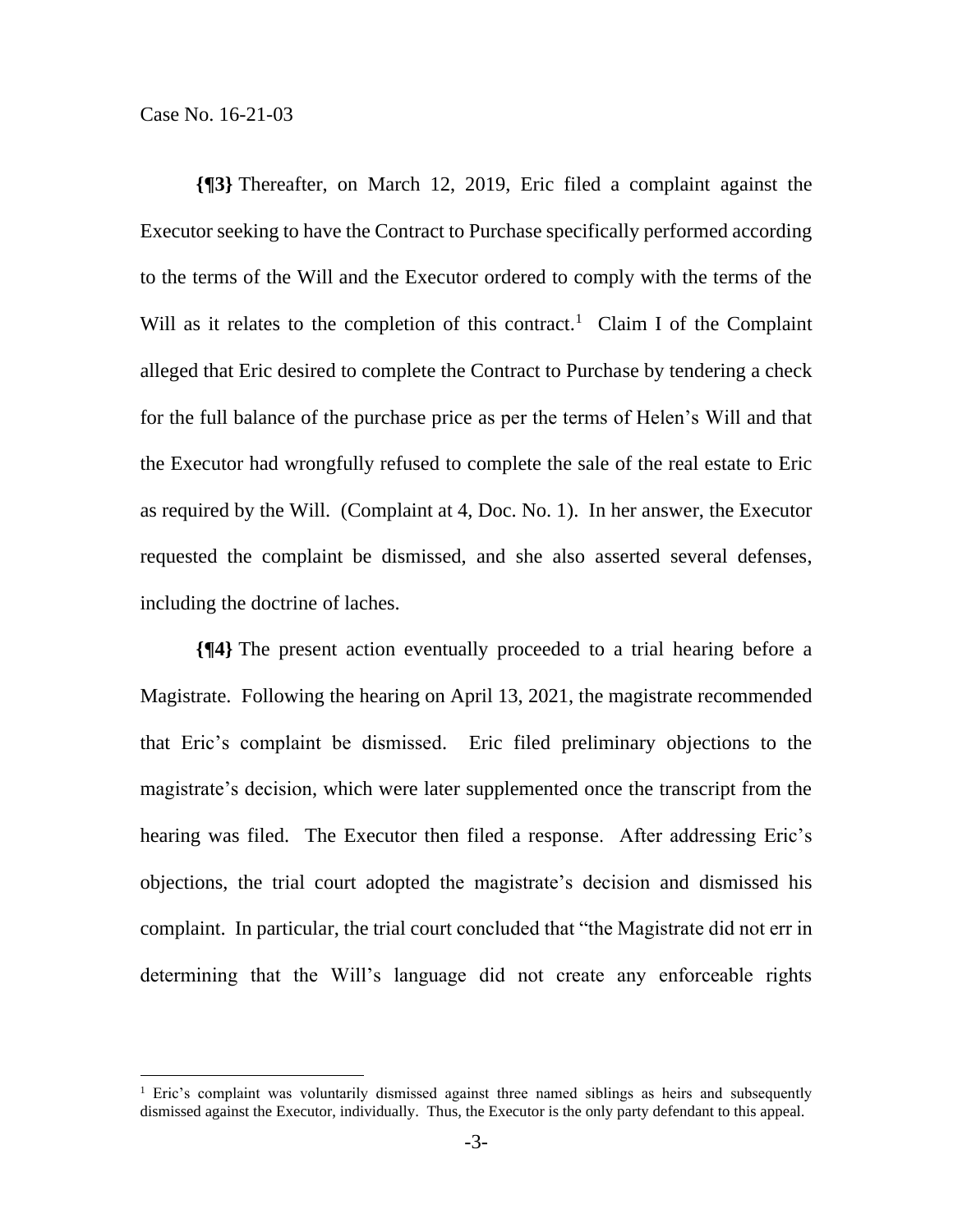concerning land, for Eric to pursue." (Aug. 11, 2021 Judgment Entry at 5, Doc. No. 61).

**{¶5}** Eric has appealed, raising three assignments of error. Although Eric's assignments are more in the nature of propositions of law and contrary to the provision of Local Rule 7(A) of this Court, we will consider them as assignments of error.

## **ASSIGNMENT OF ERROR NO. 1**

# **WHERE THE DECEASED'S LAST WILL AND TESTAMENT IS ADMITTED TO PROBATE AND ITS EFFECTIVENESS IS NOT CHALLENGED BY A WILL CONTEST, AN UNAMBIGUOUS BEQUEST IN SAID WILL MUST BE HONORED TO CARRY OUT THE STATED INTENT OF THE TEST[ATOR] [SIC].**

## **ASSIGNMENT OF ERROR NO. 2**

**THE EXECUTOR OF AN ESTATE HAS A FIDUCIARY DUTY TO THE BENEFICIARIES OF THE WILL THEY ARE ADMINISTERING AND THEY ARE OBLIGATED TO MAKE DISTRIBUTIONS IN ACCORDANCE WITH THE PROVISIONS OF THE WILL.**

## **ASSIGNMENT OF ERROR NO. 3**

**WHERE THE DELAY IN THE PERFORMANCE OF A CONTRACT IS NEITHER UNREASONABLE NOR UNEXPLAINED, AND DOES NOT RESULT IN MATERIAL PREJUDICE TO THE OTHER PARTY, THE DOCTRINE OF LACHES DOES NOT APPLY TO BAR ENFORCEMENT OF THE CONTRACT.**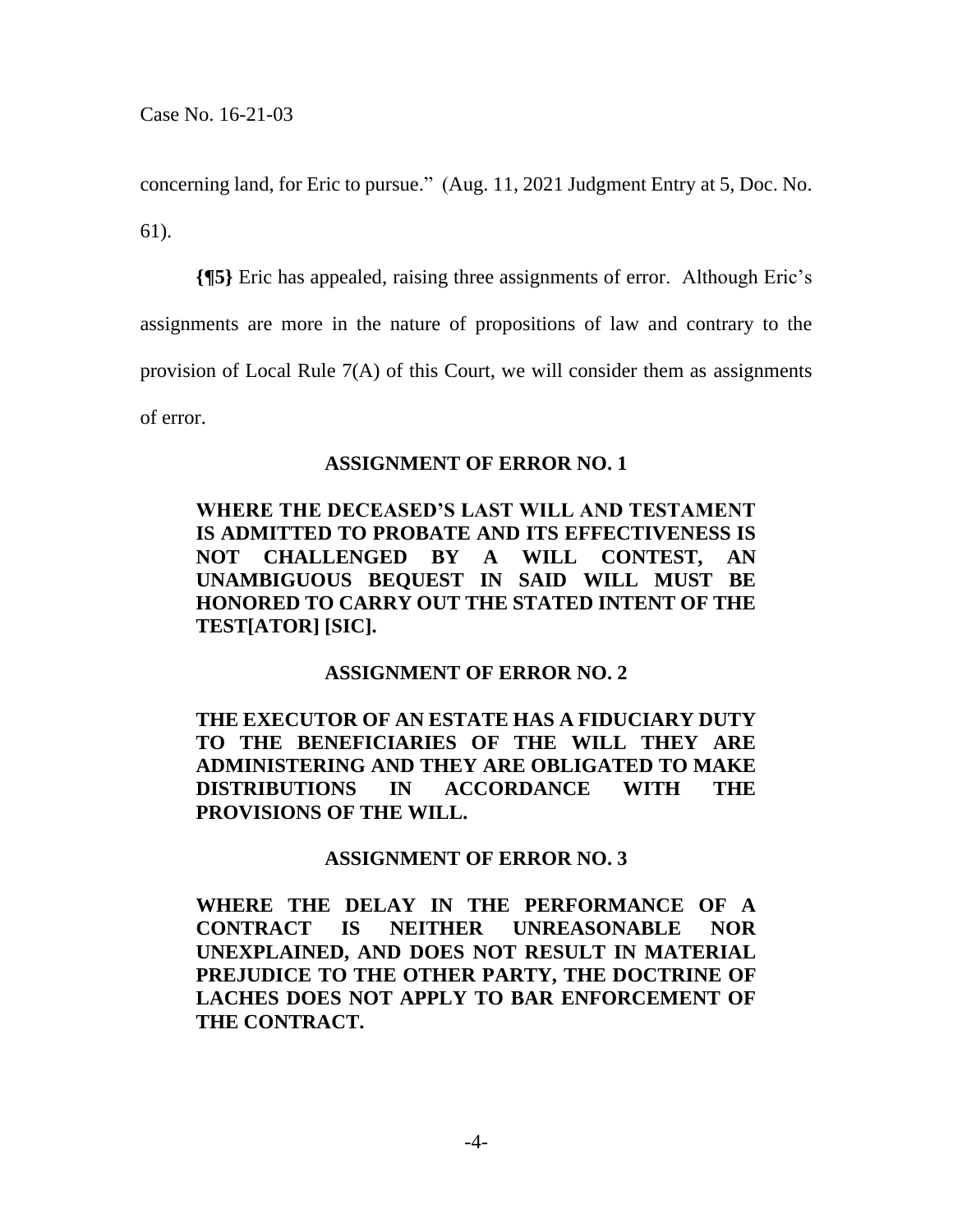#### *First and Second Assignments of Error*

**{¶6}** We elect to combine Eric's first and second assignments of error. In these assignments of error, Eric asserts he was entitled to enforcement of the provisions of the Will regarding the Contract to Purchase because the language in the SECOND Item of Helen's Will is clear and unambiguous in its reference to Helen's intentions regarding the completion of the purchase, and therefore, the Executor has a fiduciary duty to proceed with the sale of the property to him. Eric further argues that the trial court improperly considered extrinsic evidence in reaching its ruling that the Contract referred to in the Will was unenforceable and that the Executor was not required to honor its terms.

#### *I. The Contract to Purchase*

## *Law*

**{¶7}** The construction and interpretation of contracts are matters of law subject to a de novo standard of review. *Roberts v. Marks*, 3d Dist. Henry No. 7- 16-15, 2017-Ohio-1320, ¶ 11, citing *Langfan v. Carlton Gardens Co.*, 183 Ohio App.3d 260, 2009-Ohio-3318, ¶ 24 (3rd Dist.). Essential elements of a contract include " 'an offer, acceptance, contractual capacity, consideration (the bargained for legal benefit and/or detriment), a manifestation of mutual assent and legality of object and of consideration.' " *Kostelnik v. Helper*, 96 Ohio St.3d 1, 2002-Ohio-2985, ¶ 16, quoting *Perlmuter Printing Co. v. Strome, Inc.*, 436 F.Supp. 409, 414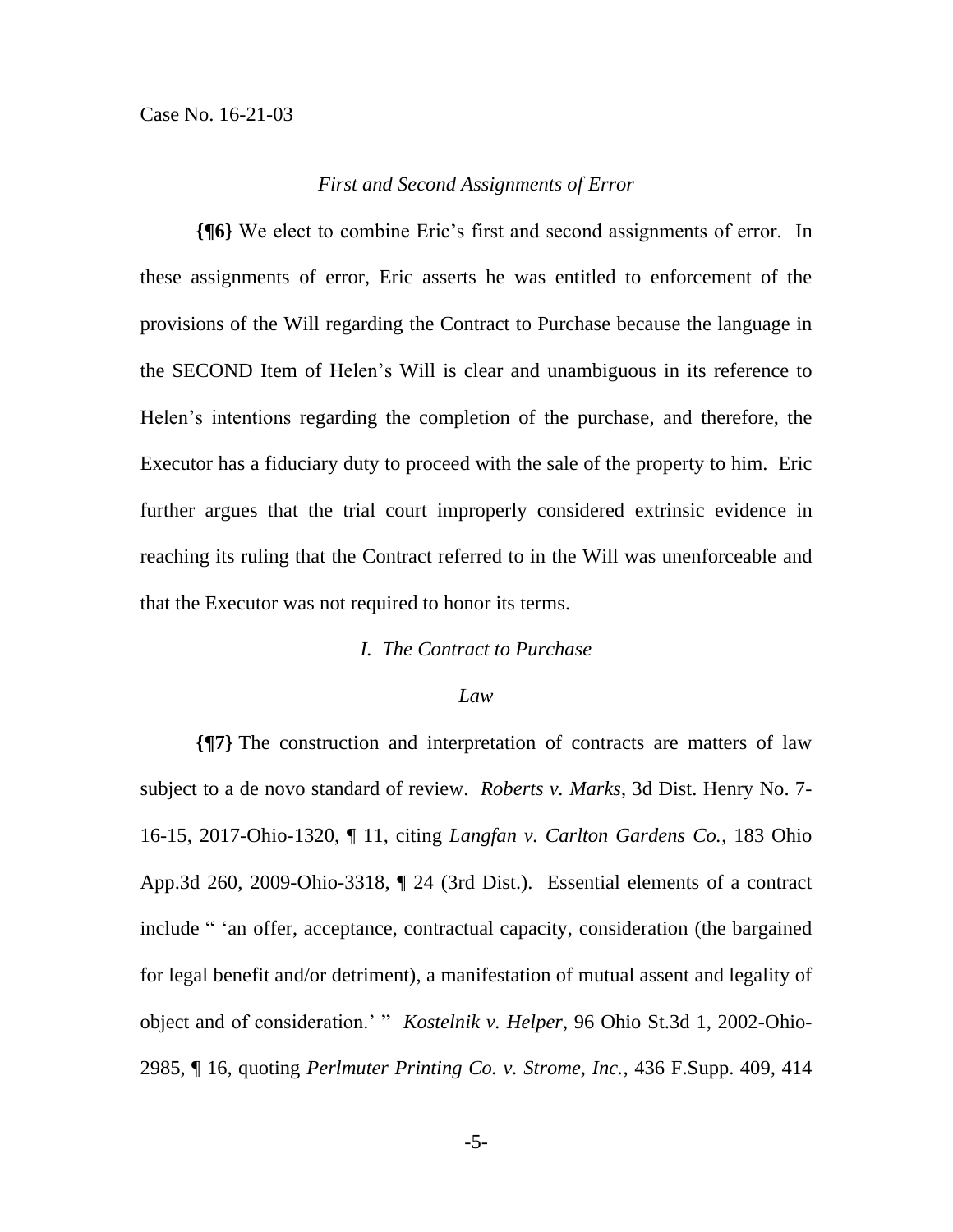(N.D.Ohio 1976). Additionally, "[a] meeting of the minds as to the essential terms of the contract is a requirement to enforcing the contract." *Kostelnik,* citing *Episcopal Retirement Homes, Inc. v. Ohio Dept. of Indus. Relations*, 61 Ohio St.3d 366, 369 (1991).

## *Analysis*

**{¶8}** As an initial matter, we note Eric's testimony at the hearing was that Plaintiff's Exhibit 7 was an accurate copy, or duplicate, of the original Contract to Purchase between his mother and him. His further testimony was that he and his mother signed this Contract in Attorney Robert Beeler's office and Attorney Beeler notarized their signatures. Evid.R. 1003, "admissibility of duplicates," allows the admission of a duplicate unless a genuine question is raised about the authenticity of the original, or under the circumstances it would be unfair to admit the duplicate in lieu of the original. Over the Executor's objection, the copy of the Contract to Purchase was admitted into evidence at the hearing. In ruling on its admissibility, the magistrate found that the Executor did not sufficiently challenge the authenticity of the duplicate and that Eric's testimony of Exhibit 7 regarding the copy was credible.

**{¶9}** The Contract to Purchase was entered into on September 2, 2008, between Helen and Eric. At the time of the Contract, Helen had a one-half interest in approximately 56.5 acres of bare land located in Section Thirteen (13) of

-6-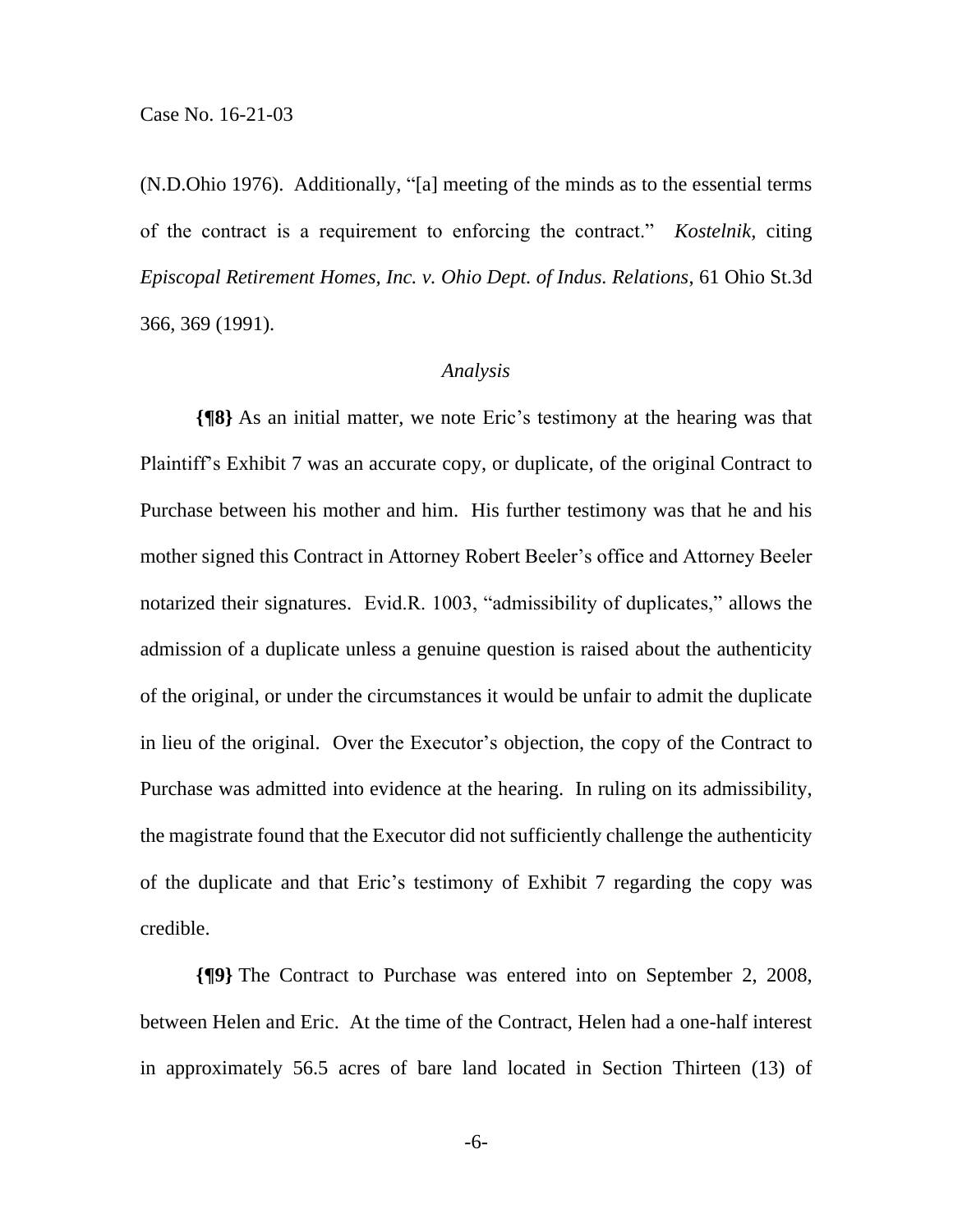Case No. 16-21-03

Crawford Township, Wyandot County, Ohio, with her recently deceased husband owning the other one-half interest. As her husband's "sole heir," the Contract anticipated that Helen would be the owner of all 56.5 acres. Helen agreed to sell the acreage to Eric for the sum of \$75,000.00. In a portion of the "Sellers Recitals" section, the Contract stated:

**A Warranty deed to the full real estate share and fee simple ownership of the real estate shall be transferred to the Purchaser upon my receipt of full ownership in the real estate by certificate of transfer of the remaining one half (1/2) interest from my late husband's estate. Seller shall pay for any additional appraisal, legal and survey work which would be necessary to transfer the full legal interest in said property by Warranty deed.**

(Plaintiff's Exhibit 7).

**{¶10}** In the Contract's "Purchaser Recitals," it was stated therein as to Eric

that:

**I shall pay \$1,000 in cash as down payment and upon execution of this contract and shall pay the remaining as follows:**

**1. \$49,000.00 in a lump sum as soon as the Seller holds/obtains full legal title to the real estate and can transfer a Warranty deed to me as Purchaser.**

**The remaining [\$]25,000.00 shall be paid over five (5) years with \$5,000.00 due with 4½% simple annual interest each year, starting upon the anniversary of my receipt of Warranty deed of Ownership of the real estate. I shall sign a note and mortgage with those terms upon receipt of the Warranty deed.**

*Id.*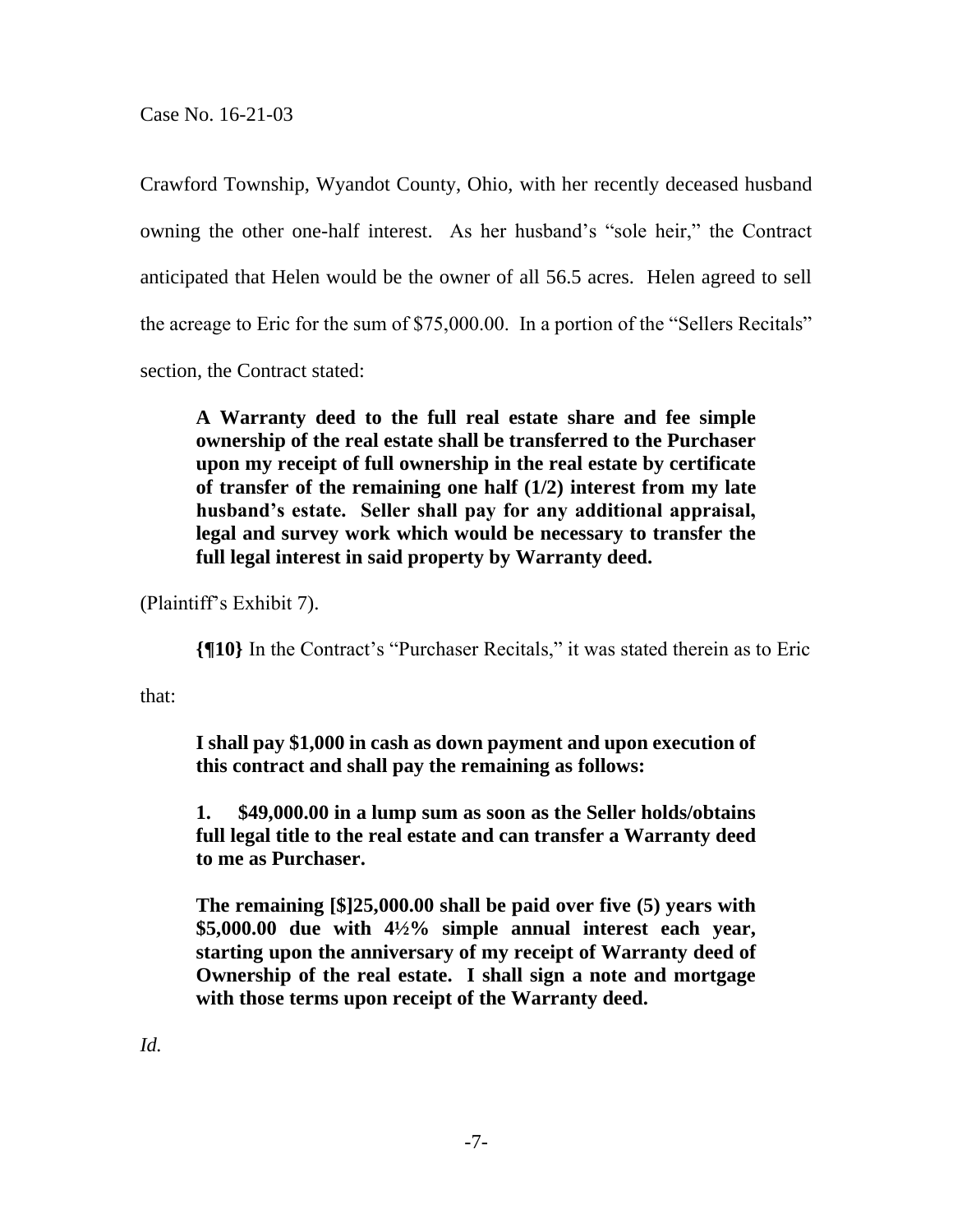Case No. 16-21-03

**{¶11}** The Contract to Purchase clearly shows an offer and acceptance between Eric and Helen for the sale of 56.5 acres of land located in Section Thirteen (13) of Crawford Township, Wyandot County, Ohio for the purchase price of \$75,000.00. The Contract stated not only the essential term of price, but also that the parties had agreed on the timing of payments. Eric paid a \$1,000.00 down payment as acknowledged in the Contract. Eric testified that this land was surveyed at the time of the execution of the Contract, but he could not find the survey.

**{¶12}** Further, we disagree with any argument by the Executor, based on the magistrate's decision, that a missing attachment referenced in the Contract to Purchase is detrimental to the Contract's validity. Here, the Contract clearly and unambiguously stated that the purchase price was \$75,000.00. The Contract then explained Helen's belief that this price was a fair price for the land based on the following three reasons: (1) it being poor tillable land, (2) no buildings or structures located on the land to enhance its value, and (3) the work and assistance her son, Eric, has done in the past for her late husband and herself in relation to the land and or financial matters. This provision corroborates that Helen intended for the \$75,000.00 contract purchase price to be sufficient consideration for the Contract. While we acknowledge the allegation raised on appeal that a separate writing was not attached detailing some of the work and assistance provided by Eric for his parents, this allegation, standing alone, is not enough to open the door to extrinsic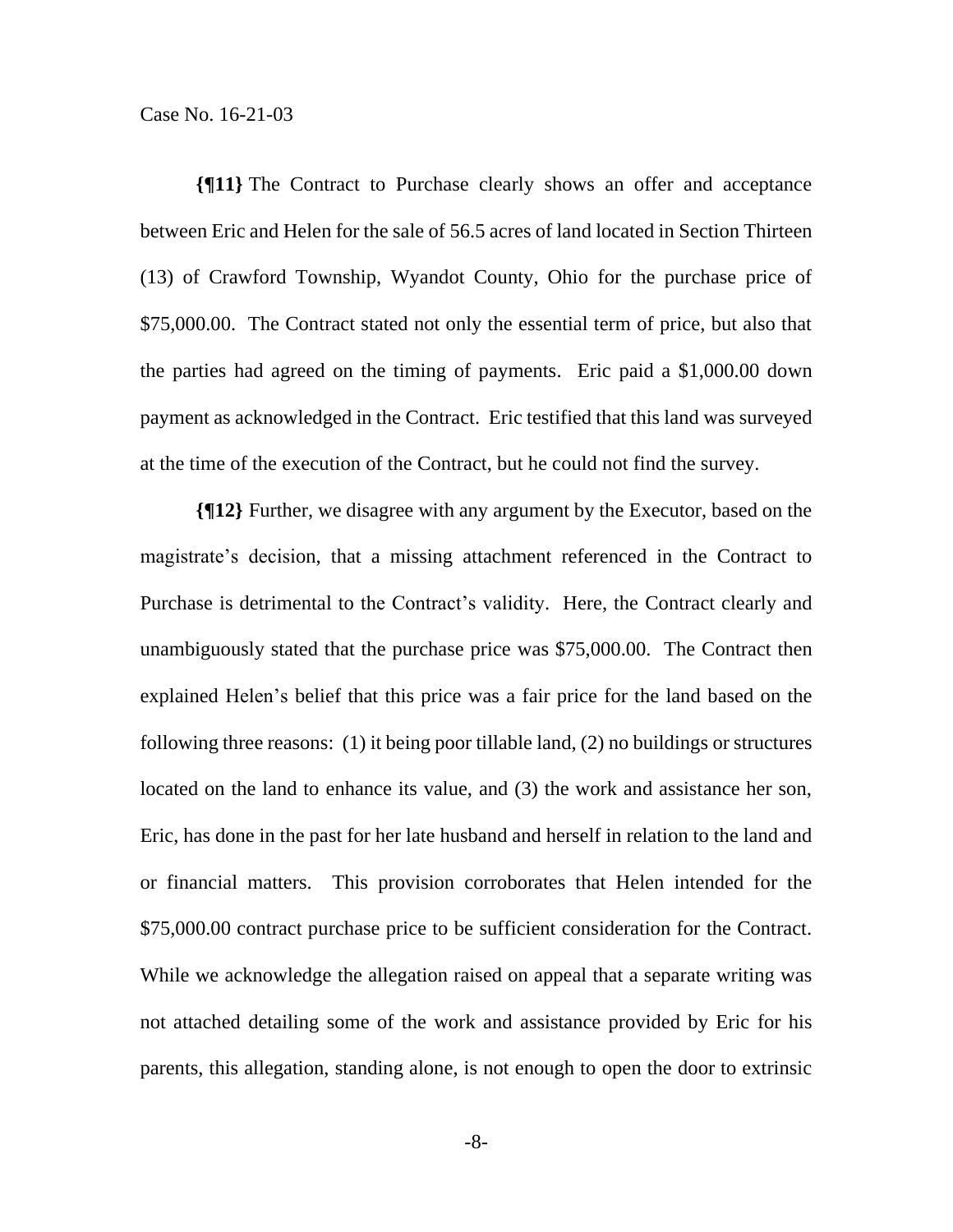evidence or to otherwise render the Contract invalid, where all of the essential terms of a Contract to Purchase, including sale price, property description, identification and signature of the parties, and terms of payment, are unambiguous and contained within the four corners of the written contract.

**{¶13}** Moreover, contrary to the arguments of the Appellee, we conclude that the existence and validity of this Contract to Purchase is sufficiently corroborated by the terms, such as parties, acreage and overall sale price, that are cross-referenced in the Will, as well as by the introduction of the Contract into evidence, and finally by the testimony of Attorney Scheck to the effect that on or about the time Helen and one of her daughters were discussing the making of Helen's Will, that Eric had arrived at Attorney Scheck's office and showed Attorney Scheck a copy of the Contract to Purchase.

#### *II. Construing the Will*

#### *Law*

**{¶14}** " 'It is well settled that the construction of a will is a question of law, and thus, we will apply a de novo standard of review.' " *In re Estate of Gaskill*, 3d Dist. Allen No. 1-19-15, 2019-Ohio-4936, ¶ 8, quoting *In re Estate of Stockmaster*, 3d Dist. Seneca No. 13-10-43, 2011-Ohio-3006, ¶ 13 (citations omitted). In the construction of a will, " 'the sole purpose of the court should be to ascertain and carry out the intention of the testator.' " *Polen v. Baker*, 92 Ohio St.3d 563, 565,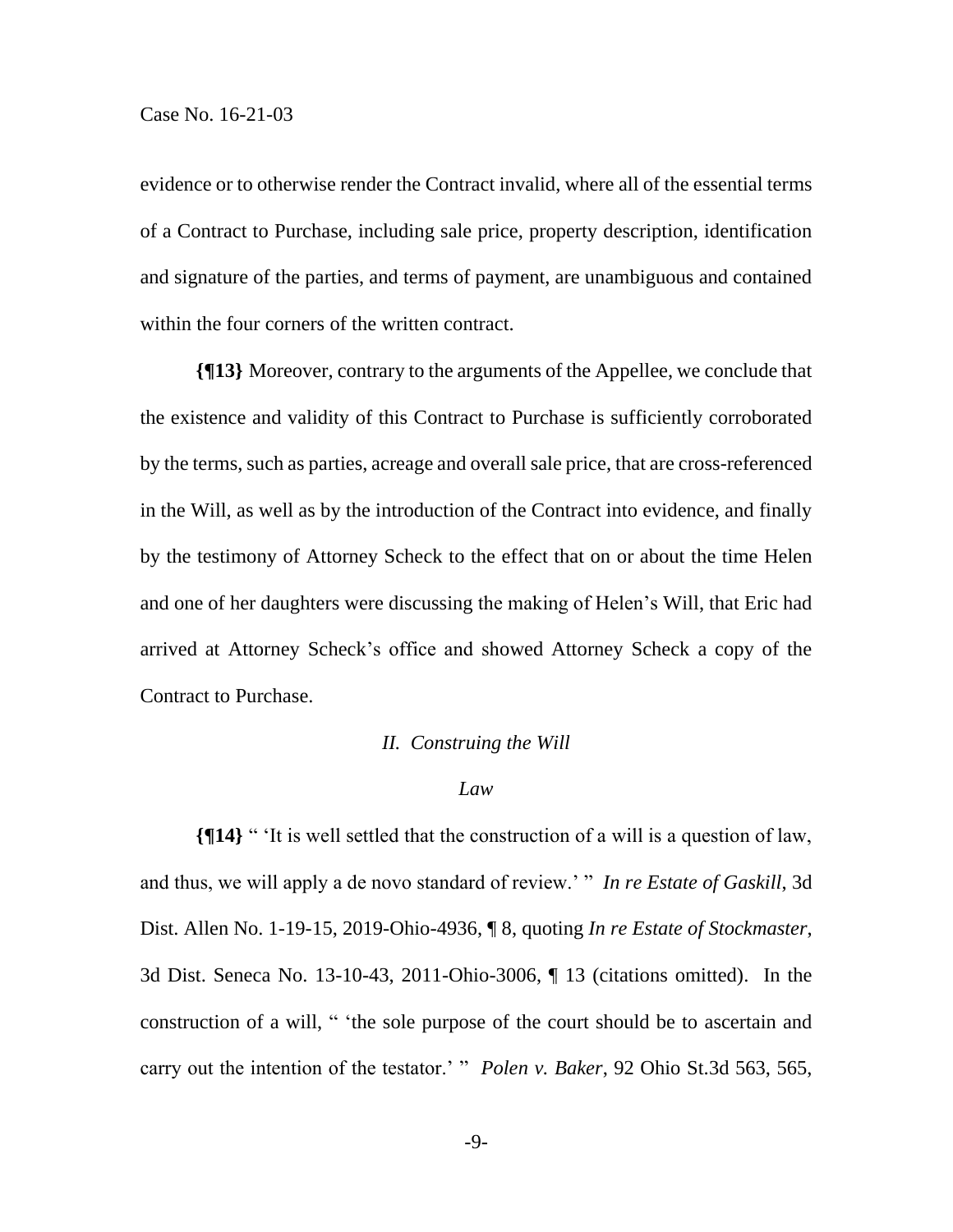2001-Ohio-1286, quoting *Oliver v. Bank One, Dayton, N.A.*, 60 Ohio St.3d 32, 34 (1991) (citations omitted). This intent is to be ascertained from the words used in the will. *Polen.* The words used in the will, " ' "if technical, must be taken in their technical sense, and if not technical, in their ordinary sense, unless it appear(s) from the context that they were used by the testator in some secondary sense." ' " *Id.,* quoting *Ohio Natl. Bank of Columbus v. Adair*, 54 Ohio St.2d 26, 30 (1978), quoting *Townsend's Exrs. [v. Townsend]*, 25 Ohio St. 477 [(1874)], paragraph three of the syllabus. " 'All the parts of the will must be construed together, and effect, if possible, given to every word contained in the will.' " *In re Estate of Gaskill* at  $\P$  8, quoting *Bogar v. Baker*, 7th Dist. Mahoning No. 16 MA 0138, 2017-Ohio-7766, ¶ 14, citing *Townsend's Exrs.* at paragraph four of the syllabus.

**{¶15}** "If the language of the will is clear and unambiguous, the testator's intent must be ascertained from the express terms of the will itself." *In re Estate of Stockmaster* at ¶ 14, citing *Domo*, 66 Ohio St.3d at 314. Extrinsic evidence may be considered to determine the testator's intent only when the language used in the will creates doubt as to the meaning of the will. *In re Estate of Stockmaster*, citing *Oliver,* 60 Ohio St.3d at 34.

#### *The Will*

**{¶16}** As relevant to this appeal, the Last Will and Testament executed by Helen on February 19, 2015, provides: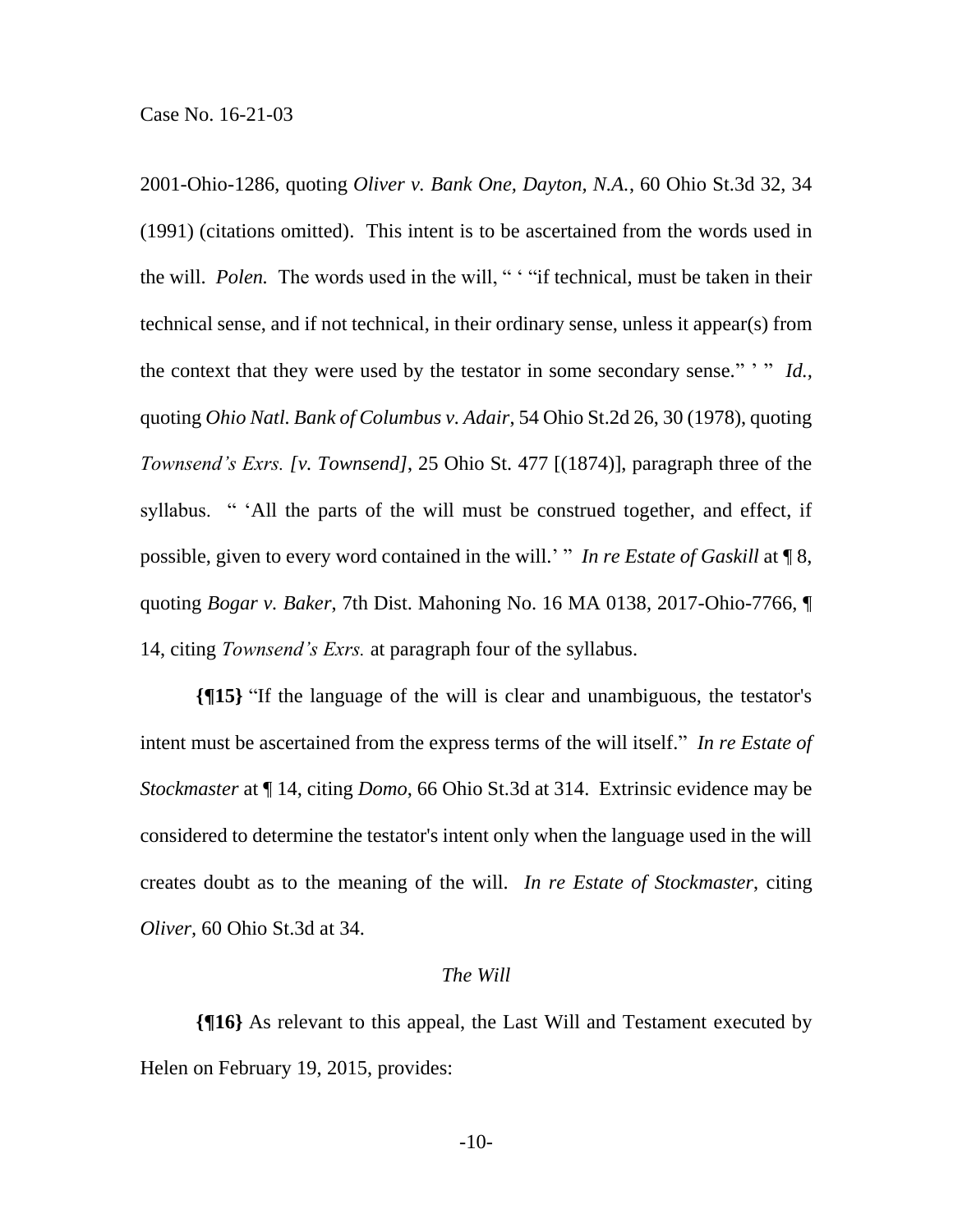**I, HELEN S. STOVER, of 10046 Twp. Hwy. 18, Carey, County of Wyandot, State of Ohio, being of sound mind and memory, do make, publish and declare this my LAST WILL and TESTAMENT, in manner following, that is to say:**

**\* \* \***

**SECOND: There may exist a purchase contract between myself and my Son, ERIC EDWARD STOVER SR., dated September 2, 2008 for his purchase of 56.5 acres, more or less. Should the purchase not be completed at the time of my death, I direct my Executor and heirs to abide by the stated purchase price; however, I do not anticipate nor expect my Estate to be held open to accommodate an installment purchase. Should the contract not be completed at the time of my death, and should ERIC EDWARD STOVER SR. choose to purchase the real estate thereunder, the terms shall be cash. Should he decide not to purchase the real estate, the contract shall be cancelled without penalty.**

**THIRD: I GIVE, DEVISE AND BEQUEATH the real estate in my name, consisting of 71.55 acres more or less in Crawford Township, Wyandot County, Ohio, to the following individuals in the following manner, subject however to the right of purchase noted in Paragraph "Second" herein:**

- **a) to ERIC EDWARD STOVER SR. and NELSON E. STOVER, JR., the field and pond consisting of approximately 9 acres;**
- **b) to JODY L. STOVER, the house trailer and approximately 1.58 acres of land that it sits on as depicted by a survey filed with the Wyandot County Tax Map Office in December 2008;**
- **c) to LISA A. PUTNAM and TINA M. DOEPKER, the house and buildings and the real estate on which they sit, consisting of approximately 5 acres on the North side of Township Highway 18;**
- **d) to JODY L. STOVER, NELSON E. STOVER, JR., LISA A. PUTNAM, TINA M. DOEPKER, and ERIC EDWARD STOVER SR. equally, the balance of the farm remaining**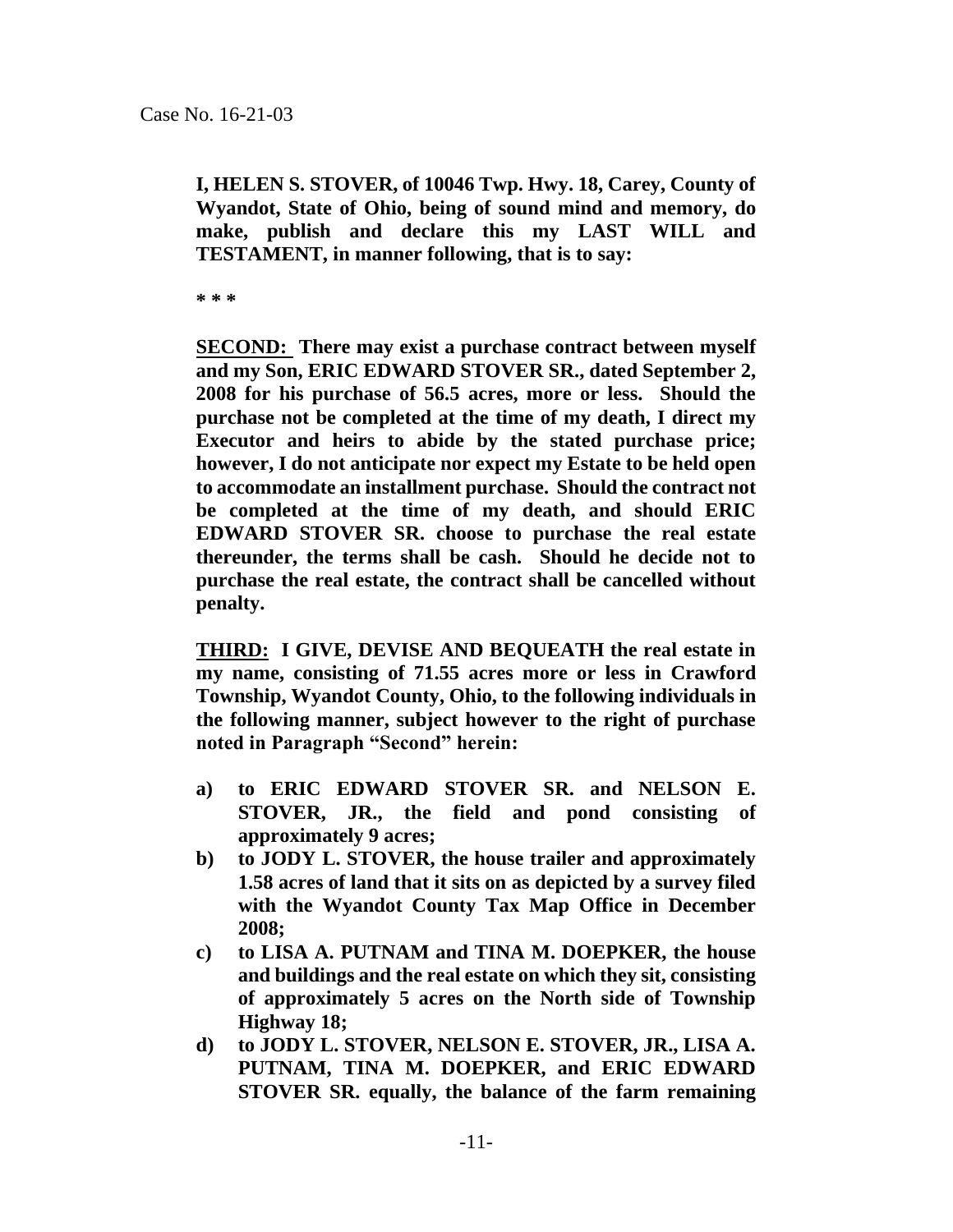**after the transfers in this paragraph a, b, and c have been made. Should the right of purchase noted in Paragraph "Second" be exercised, then the provisions of this item "Third" that are in conflict therewith shall lapse.**

(Plaintiff's Exhibit 1)

#### *Analysis*

**{¶17}** Helen's Will in Item "SECOND" not only incorporates the "Purchase Contract" between Helen and her son, Eric, by reference, but it refers to specific details of the Contract, including the identity of the parties, the date of the Contract, and the amount of the acreage. In addition, Helen's Will makes numerous references to the purchase and gave her Executor specific instructions regarding that purchase. These specific instructions to her Executor provide evidence of her intentions. Further, Helen addressed Eric's right to purchase in Item "SECOND" of the Will, and then referenced that provision in her Will regarding Eric's right of purchase when distributing the balance of her real estate.

**{¶18}** Additional support for enforcing this purchase provision of the Will is the fact that there was no will contest after the Will was admitted to probate in this case by the heirs. As stated by the Ohio Supreme Court in *Zuendel v. Zuendel*, 63 Ohio St.3d 733, 737 (1992), "[a]bsent a successful will-contest action, the executor's duties are to administer the estate and distribute the assets in accordance with the terms of the will."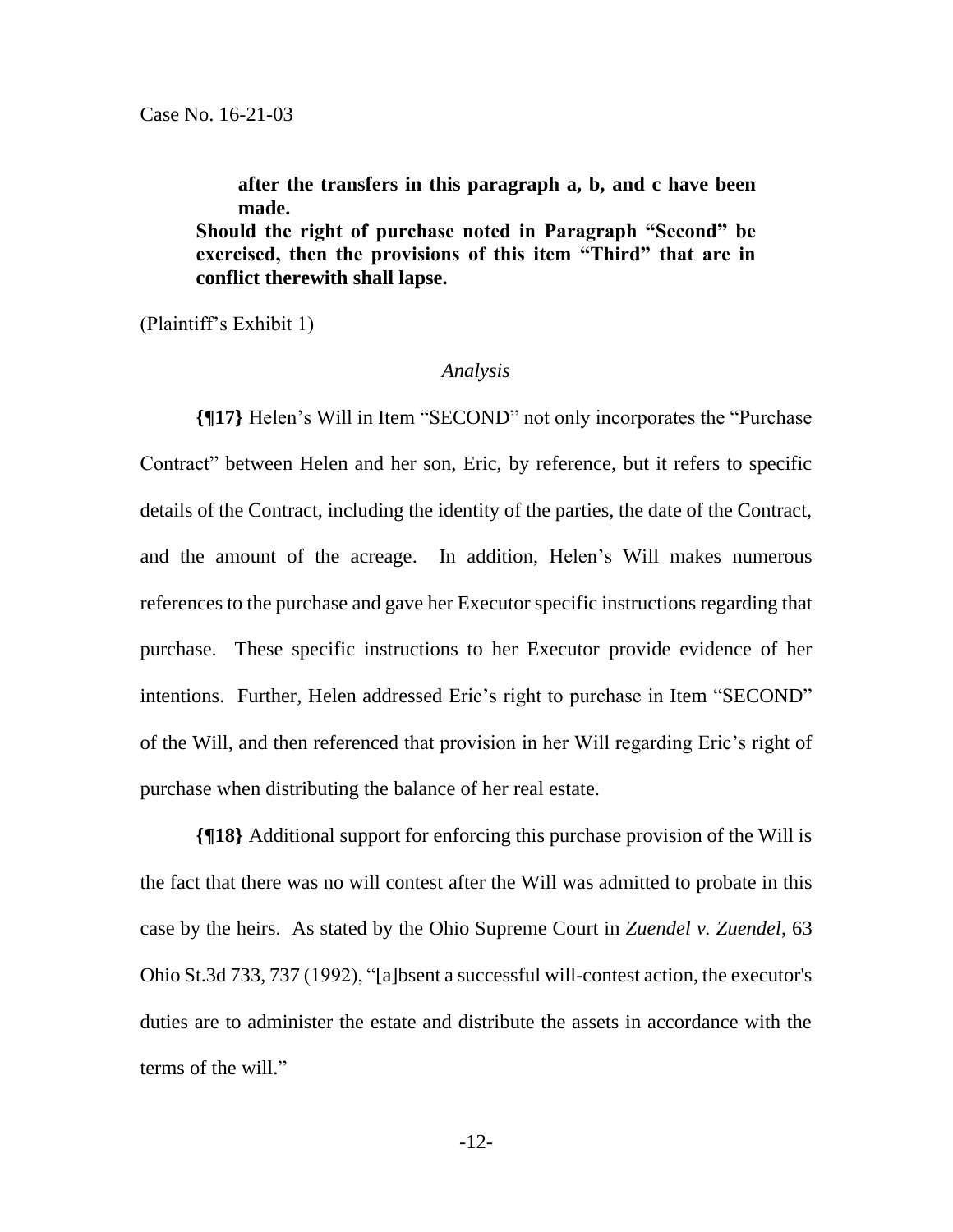## *Conclusion*

**{¶19}** Helen's Will addressed Eric's right to purchase in Item "SECOND" and "THIRD" of the Will. His payment terms as specified in the Will were "cash" (not by an installment purchase). It is clear that Eric timely attempted to present his cash lump sum payment to purchase the real estate when his attorney sent the letter to Attorney Jones. Thus, Eric's actions show that he is ready and willing to purchase the real estate as required by Helen's Will.

**{¶20}** Accordingly, pursuant to the plain language of Helen's Will, Eric presented his intention to exercise his right of purchase. As demonstrated above, there is no basis for the Executor to refuse to execute and enforce Helen's intentions as expressed in the Will and in the Contract to Purchase, with regard to the sale of this real estate to Eric. As a result, we find that the trial court erred in dismissing Eric's complaint for enforcement of the sale of the real estate according to Helen's Will. The Executor is required to comply with the terms of the Will as it relates to the sale of the 56.5 acres of land for the lump sum amount of \$75,000, less the \$1,000 down payment, pursuant to the Will and the Contract to Purchase which was incorporated by reference into the Will, and independently introduced into evidence in this case.

**{¶21}** For the foregoing reasons, Eric's first and second assignments of error are sustained.